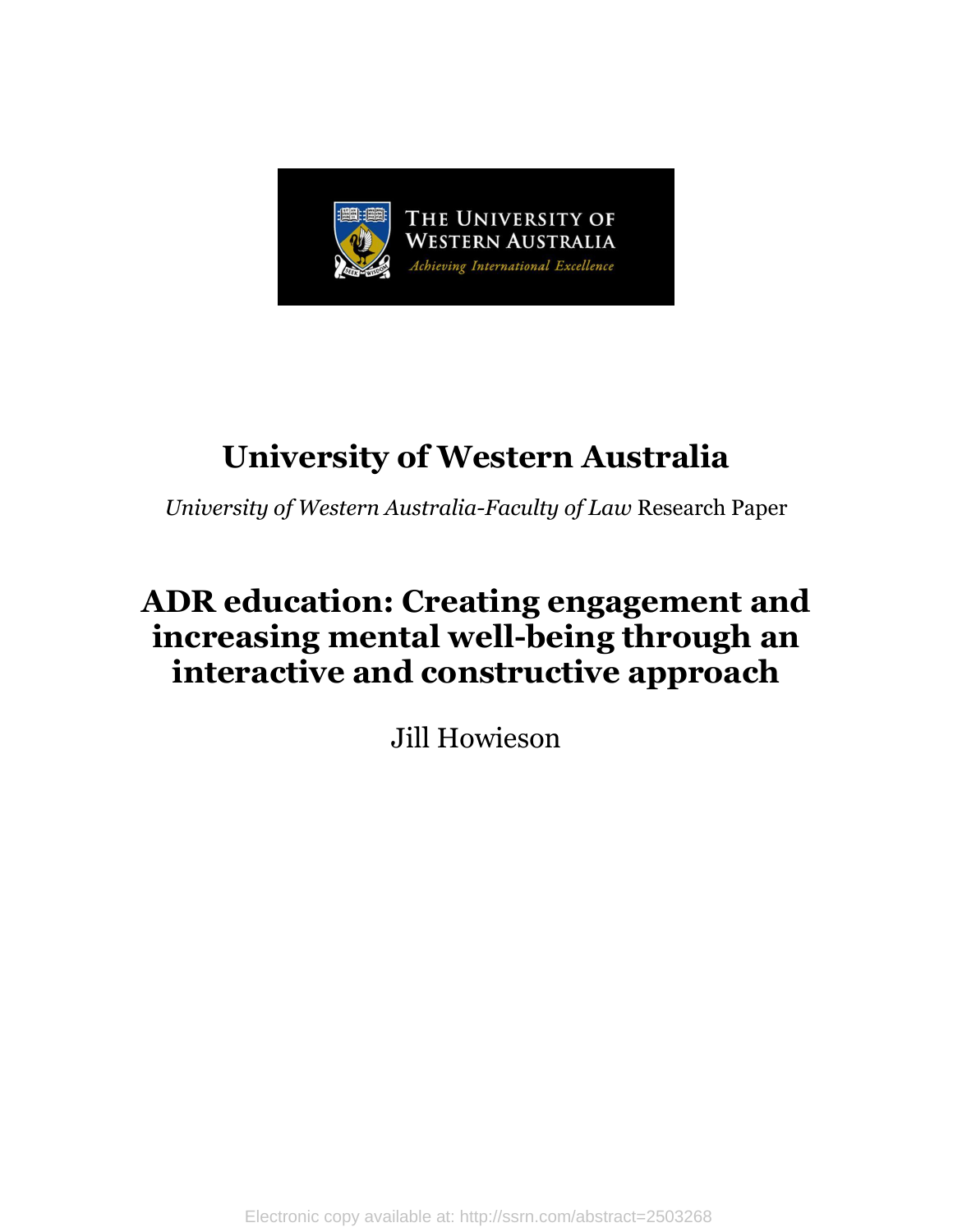# **ADR education: Creating engagement and increasing mental well-being through an interactive and constructive approach**

# **Jill Howieson\***

Recent research shows that participation in an alternative dispute resolution (ADR) course can increase a student's sense of belonging to the school in which it is taught, and can increase the levels of the students' mental health. This article summarises two studies conducted in the Law School at the University of Western Australia that highlight the links between the interactive nature of teaching ADR and the students' increased engagement with the school and, in turn, their mental well-being. In addition, the studies show that developing an ADR course to include tasks which provide an opportunity for sustained thinking and exploration, and which are meaningful and related to "real life" is critical to the students' learning of ADR skills and concepts. The article concludes by endorsing the New South Wales Attorney-General's call for an expanded and improved coverage of ADR, and urges universities to consider the value of constructive and interactive ADR education to students in all disciplines; not just law students.

#### **INTRODUCTION**

The New South Wales Attorney-General, the Hon John Hatzistergos, recently wrote to universities encouraging them to "consider ways in which they might expand and improve their coverage of [alternative dispute resolution] ADR and negotiation theory and practice in their undergraduate and graduate programs". His objective is to "foster a culture that focuses on problem solving and conflict resolution rather than on adversarial litigation" and he has suggested that students in a variety of disciplines (not only law) could benefit from a greater understanding of ADR, including students in "business, commerce, psychology, education, health and welfare".<sup>1</sup>

The Attorney-General articulated in his letter what ADR educators and practitioners have known for many years<sup>2</sup> – that the learning of ADR practices is imperative for any student working in a profession and there is no end to the application of the skills and understanding of ADR. Students in the built environment disciplines (architects, engineers, planners etc), in the agricultural and environmental fields, in the biological and biomedical sciences and so on could be added to the Attorney-General's list. It is plain that in all areas of professional practice there is the capacity for disputes. Wherever there is human interaction, there is the potential for conflict and having some knowledge and skills in how to resolve disputes constructively or, better still, how to prevent disputes constructively, will be of benefit not only to the professional and his or her clients, but also to the community at large.

Not only have ADR educators understood the importance of teaching ADR to students from a professional viewpoint for many years, but some have also had the idea that they were doing more

58 (2011) 22 ADRJ 58

<sup>\*</sup> School of Law, University of Western Australia.

<sup>&</sup>lt;sup>1</sup> Letter from John Hatzistergos to Australian universities (17 May 2010). For those unfamiliar with the term, ADR refers to alternative dispute resolution and "is an umbrella term for processes, other than judicial determination, in which an impartial person assists those in a dispute to resolve the issues between them". ADR education can include teaching the processes and skills of constructive negotiation, mediation, arbitration, facilitation, and conciliation amongst others. See National Alternative Dispute Resolution Advisory Council (NADRAC), *Glossary of ADR Terms*, http://www.nadrac.gov.au/www/nadrac/nadrac.nsf/ Page/WhatisADR\_GlossaryofADRTerms\_GlossaryofADRTerms viewed 30 June 2010.

<sup>2</sup> The New South Wales Attorney-General is not the only one to make this call. See NADRAC, *The Resolve to Resolve: Embracing ADR to Improve Access to Justice in the Federal Jurisdiction* (2009), http://www.nadrac.gov.au/www/nadrac/ nadrac.nsf/Page/Publications\_PublicationsbyDate\_

TheResolvetoResolveEmbracingADRtoimproveaccesstojusticeinthefederaljurisdiction viewed 30 June 2010.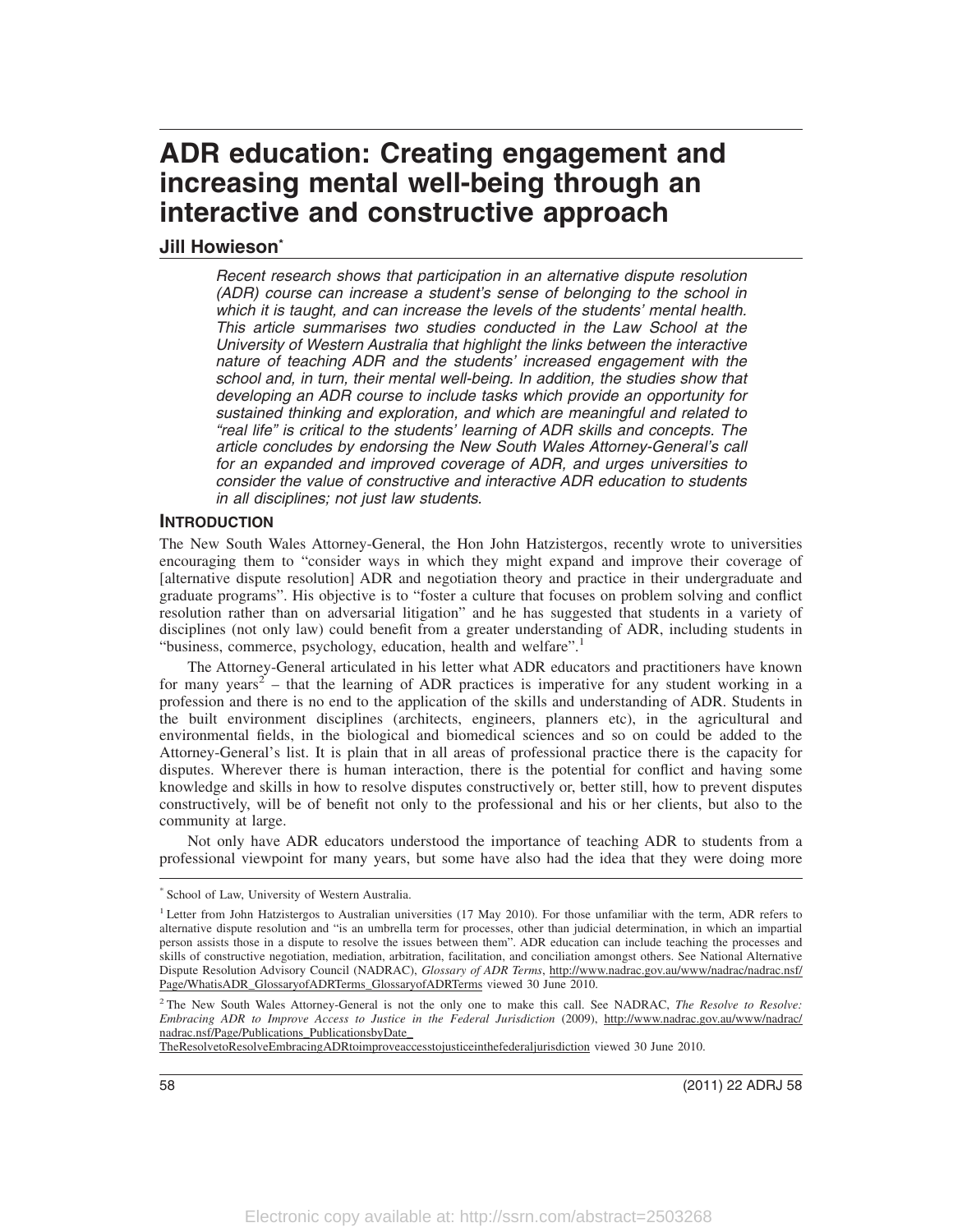than purely producing an educational outcome.<sup>3</sup> Observing and reflecting upon the level of engagement of students within an ADR course led the author to think that maybe there were other benefits to ADR education other than simply teaching students the skills and concepts of constructive conflict resolution. Consequently, the author conducted two studies at the University of Western Australia's (UWA) Law School. The article summarises these studies, which show that students who had participated in an ADR course demonstrated a greater sense of belonging to the Law School, and that a sense of belonging is strongly related to a students' mental well-being. The studies also reveal that it is the pedagogical style of the ADR class and, in particular, the interaction with the other students, which produces this engagement and mental health effect.

Therefore, regarding the Attorney-General's call for Australian universities to expand their teaching of ADR, he should not only ask them to teach their students how to negotiate constructively and resolve conflict, but also to think about how they teach ADR. There are additional benefits to the students and the schools in teaching ADR experientially and interactively, and this article outlines what these benefits are and how to achieve them.

#### **THE STUDIES**

#### **2007 study**

In 2007, Howieson and Ford conducted a study into student engagement, which identified that students who had undertaken the optional ADR unit exhibited a greater sense of belonging to the Law School and consequently a greater sense of engagement, than students who had not completed the ADR unit.<sup>4</sup> The t-tests showed that of the  $273$  law students who participated in the study, those students who had completed the ADR unit (64 students) had a significantly higher sense of belonging to the school than those who had not:  $t$  (265) = 2.11,  $p < 0.5$ .

In that paper, and referring to earlier work conducted on student motivation and engagement, $5$ Howieson and Ford proposed that the finding that the ADR unit increased the students' sense of belonging to the Law School could be related to the following aspects of the course:

- (a) use of role-playing simulations;
- (b) inclusion of a team-based, group work presentation component that involved assigning the students into groups randomly rather than allowing the students to choose their own group members;
- (c) an interactive teaching style;
- (d) teaching conflict resolution, negotiation and communication skills that are "generic" and transferable between disciplines and linked to "real life";
- (e) creating a high level of interaction with other students in the class during the role-plays, group work and warm-up exercises;
- (f) designing tasks that took students "out of their comfort zone"; and
- (g) creating a supportive, friendly and safe classroom.

Subsequently in 2010, the author conducted a follow-up study to test this proposition and to investigate which particular aspects of the ADR course led to an increase in the students' sense of belonging. The author also hypothesised that a sense of belonging would lead to increased mental health benefits for the students and therefore included this investigation in the research design.

<sup>3</sup> Douglas K, "Shaping the Future: The Discourses of ADR and Legal Education" (2008) 8(1) QUTLJJ 18; Gutman J, Fisher T and Martens E, "Why Teach Alternative Dispute Resolution to Law Students: Part 1; Past and Current Practices and Some Unanswered Questions" (2006) 16(1-2) Legal Educ Rev 125; Fisher T, Gutman J and E Martens, "Why Teach Alternative Dispute Resolution to Law Students: Part 2; An Empirical Survey" (2007) 17(1-2) Legal Educ Rev 67.

<sup>4</sup> Howieson J and Ford W, "Teaching and Learning Skills: Increasing a Sense of Law School Belongingness" in *Student Engagement: Proceedings of the 16th Annual Teaching Learning Forum* (University of Western Australia, Perth, 30-31 January 2007), http://www.lsn.curtin.edu.au/tlf/tlf2007/refereed/howieson.html viewed 30 June 2010.

<sup>5</sup> Australian Government Department of Education, Science and Training (DEST), *Student Motivation and Engagement* (2005), http://www.dest.gov.au/sectors/school\_education/publications\_resources/schooling\_issues\_digest/ schooling\_issues\_digest\_motivation\_engagement.htm viewed 31 May 2010.

(2011) 22 ADRJ 58 59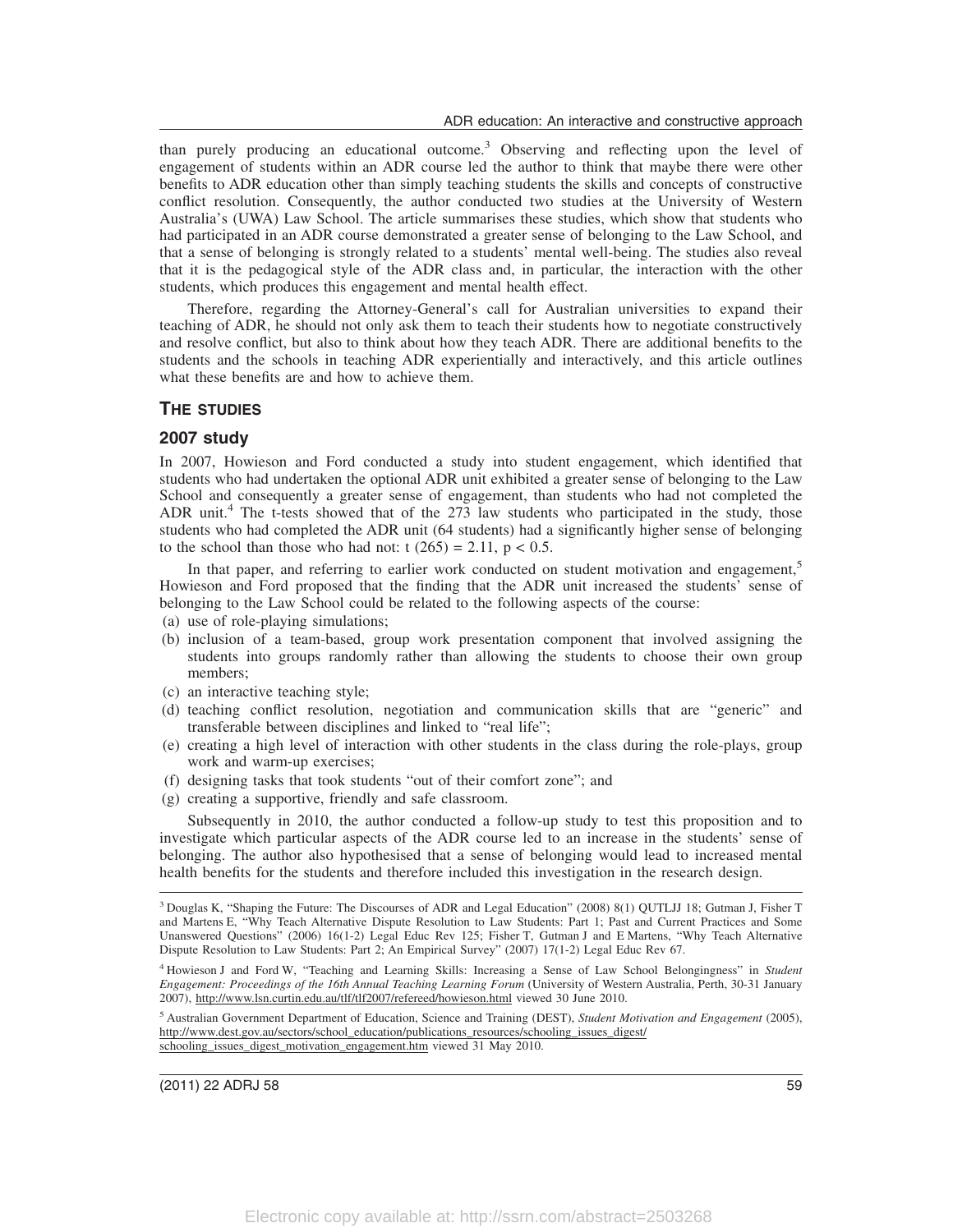#### Howieson

### **2010 study**

#### **Participants**

The 106 study participants were law students enrolled in the ADR unit at UWA Law School in Semester 1, 2010. The age of the participants ranged from 18 to 40 years, with the majority in the 21-25 year age group. Fifty-six per cent of the students were female and 44% were male; the majority of the students had been at the Law School for three years or more. No other demographic data for the students was taken.

#### **Methodology**

The methodology involved students completing surveys at the beginning (Week 2) and end of the semester (Week 12). The surveys included the Organisation for Economic Co-operation and Development's (OECD) *Student Engagement at School survey*; 6 five questions taken from the 37-item RAND MOS Mental Health Inventory; and questions derived from the Department of Education, Science and Training (DEST) *Student Motivation and Engagement literature* (see Appendix A).<sup>7</sup> The internal reliability for all these scales was high with the "sense of belonging scale" yielding a Cronbach's alpha of .85; the "engagement scale" of .88; and the "mental health scale" of .73.

## **Results**

## Sense of belonging and mental health

The results showed that the participating students  $(n = 106)$  reported a significantly increased sense of belonging to the Law School from the beginning of Semester 1 (mean  $= 3.25$ ) to the end (mean  $=$ 3.50), t  $(68) = 2.76$ , p < 0.05. Further, at a scale level there was a significant correlation between the students' sense of belonging and their level of mental well-being. The Pearson product moment correlation coefficients were  $r = .396$ ,  $p < 0.01$  and  $r = .496$ ,  $p < 0.01$ , respectively, indicating that the more the student felt a sense of belonging to the school, the higher their levels of mental health; namely, they felt happier, daily life was more interesting, they felt in control and they felt less left out, or rattled.

#### Pedagogical predictors

Howieson and Ford hypothesised that the sense of belonging variable would be related to the interactive nature of the ADR classroom and the type of tasks in which the students participated. Similarly, it was thought that students' mental health might be linked to these same aspects of the course. Therefore, multiple regression analyses were run to test these propositions. The results showed that, taken together, the pedagogical variables of enjoying the skills, warm-ups, role-plays and interaction with students and teachers accounted for 18% of the variance in the sense of belonging at the end of semester, and R was significantly different from zero,  $F(4, 67) = 3.66$ ,  $p < 0.001$ ; and for mental health they accounted for 17% of the variance and R was significantly different from zero, F  $(4, 68) = 3.28$ ,  $p < 0.001$ .

There was only one individual significant predictor of the students' sense of belonging and mental health. This was the variable of "enjoyed the interaction with other students". The standardised regression coefficient for this variable for sense of belonging was β = .41, p < 0.005, and for mental health it was  $\beta = .27$ ,  $p < 0.05$ . This means that the more the student enjoyed the interaction with the other students, the greater the student's sense of belonging and well-being.

#### Learning from lectures and skills

Regression analyses were also run on the predictors of the level of learning that the students gained in the lectures and skills segments of the ADR course. The results show that tasks being (a) interesting, (b) challenging, (c) meaningful and linked to real life, and (d) varied; together with (e) the active and experiential nature of the class, (f) the class and tasks providing opportunity for sustained thinking and exploration, (g) a supportive and friendly classroom, and (h) a classroom that was safe and

<sup>6</sup> Willms JD, *Student Engagement at School: A Sense of Belonging and Participation*, OECD (2003).

 $7$  DEST, n 5.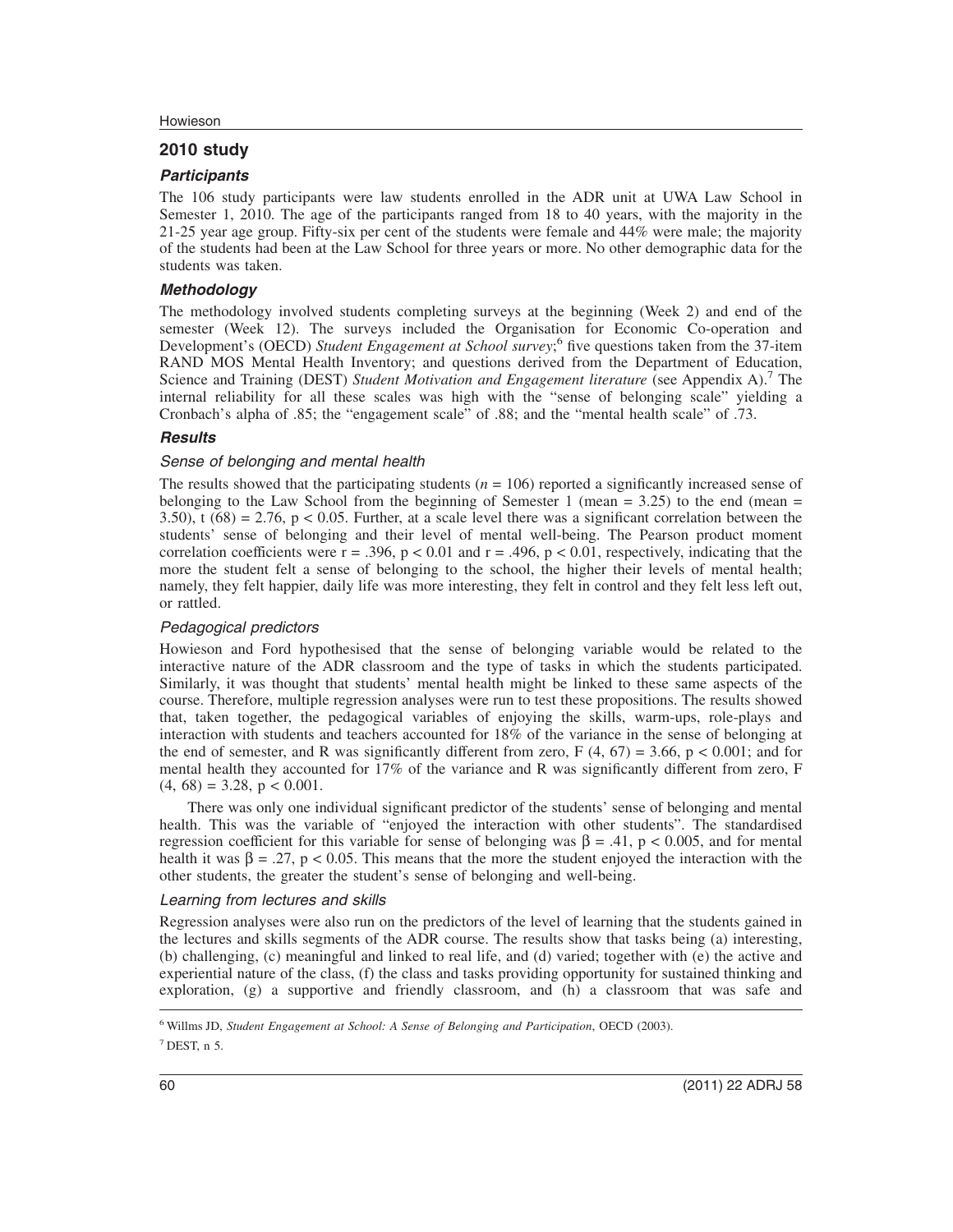emphasised positive emotions and interactions, accounted for 30.5% of the variance in the learning that students acquired from the lectures. R was significantly different from zero, F (7, 69) = 3.89, p < 0.01 with the only significant predictor of learning from lectures being "the class and tasks provided opportunity for sustained thinking and exploration", β = .40, p < 0.005. This means that the more the student thought that there was an opportunity for sustained thinking and exploration in the course, the more the student learnt from the lectures.

The same variables accounted for 51.5% of variance with R significantly different from zero, F (7,  $68$ ) = 9.25, p < 0.001 in the level of learning of the ADR skills. The significant predictors in this analysis were the "opportunity for sustained thinking and exploration" and the "meaningful and realistic nature" of the tasks as positive predictors,  $\beta = .39$ ,  $p < 0.005$ ;  $\beta = .42$ ,  $p < 0.005$  respectively; and the "tasks being varied" as a significant negative predictor;  $\beta = -.35$ ,  $p < 0.005$ . These results indicate that for the students to achieve a higher level of skills learning, the tasks must be meaningful and realistic and provide an opportunity for sustained thinking and exploration. The results also suggest that students acquire deeper learning of skills from repetition of the same tasks rather than from having a variety of tasks.

#### **Discussion**

The results of the two studies confirm the strong links between participation in the ADR unit and engagement with the UWA Law School, particularly in terms of a sense of belonging to the school. Further, the 2010 results show that a sense of belonging is strongly linked to the students' level of mental well-being – a particularly important finding in the current climate of recognition of the alienating nature of law schools and the high levels of mental illness among law students and legal practitioners.<sup>8</sup> A further significant finding is that enjoyment of the interactive components of the ADR curriculum predicts the level of a sense of belonging and well-being. This finding confirms anecdotal evidence from ADR educators who have noted that teaching ADR in an interactive and exploratory manner seems to heighten students' engagement with, and enjoyment of, higher education.

As always with "field work", there were several minor limitations to the study design.<sup>9</sup> However, despite this, the two studies provide strong evidence that participation in an interactive and reflexive ADR curriculum can help to create a feeling of strong association and affiliation with a school within a university setting, and can lead to increased feelings of happiness and mental ease for the students.

#### **CONCLUSION**

It is clear that professionals in many disciplines could benefit from having some skill and understanding of non-adversarial ways to resolve conflict. From the architect negotiating with his or her client, or with a builder, supplier, or planner; the human resources manager mediating a dispute between employees; the medical practitioner explaining constructively the dangers involved in a series of treatments; or the environmental or biological scientist working with communities, industry and government agencies to develop sustainable solutions, the skills of problem-solving and conflict resolution would add considerably to their professionalism. However, another benefit to teaching students ADR, it that it not only equips graduates with professional skills and attributes for the future, but it can also increase the students' sense of well-being and belonging while they are at university. Students interacting with one another in tasks that are meaningful and promote opportunities for sustained thinking and exploration, and learning constructive conflict resolution skills along the way – now there's a thought!

<sup>8</sup> Kelk N, Luscombe G, Medlow S and Hickie I, *Courting the Blues: Attitudes Towards Depression in Australian Law Students and Legal Practitioners* (2009) (also known as the Hickie Report), http://www.bmri.org.au/research/mental-health-clinicaltranslational-programs/lawreport.pdf viewed 28 June 2010.

<sup>9</sup> One limitation was the lack of a control group and another was that not all students coded their questionnaires, so the researchers were not able to match data to individual students in all cases.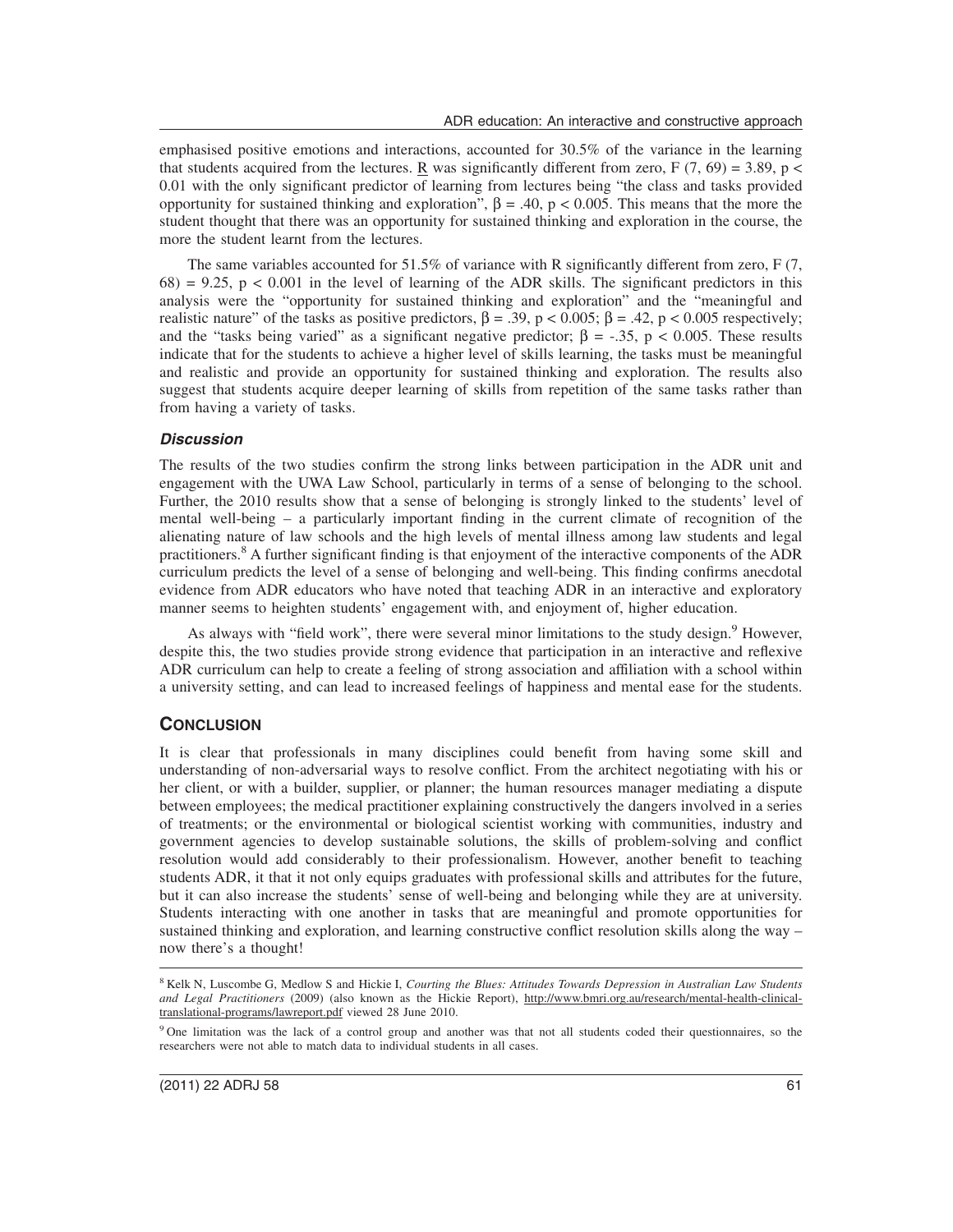# Howieson

|                      | The UWA Law School has been a place where:                                               |
|----------------------|------------------------------------------------------------------------------------------|
| Sense of belonging   | 1. I have felt like an outsider.                                                         |
|                      | 2. I have made friends easily.                                                           |
|                      | 3. I have felt as if I belong.                                                           |
|                      | 4. I have felt awkward and out of place.                                                 |
|                      | 5. Other students have seemed to like me.                                                |
|                      | 6. I have felt lonely.                                                                   |
|                      | How many times in the previous two weeks of university have you:                         |
| <b>Attendance</b>    | 7. Skipped classes?                                                                      |
|                      | 8. Skipped university altogether?                                                        |
|                      | In the past three months at the UWA Law School I have:                                   |
| Participation        | 9. participated fully in most of my classes.                                             |
|                      | 10. been bored in most of my classes.                                                    |
|                      | 11. been prepared for most of my classes.                                                |
|                      | 12. mostly come to class without completing the readings.                                |
|                      | During the past month, how much of the time:                                             |
|                      |                                                                                          |
| <b>Mental health</b> | 13. Has your daily life been full of things that were interesting to you?                |
|                      | 14. Have you been in firm control of your behaviour, thoughts, emotions, feelings?       |
|                      | 15. Did you feel left out?                                                               |
|                      | 16. Did you get rattled, upset or flustered?                                             |
|                      | 17. Have you felt happy, satisfied or pleased with your personal life?                   |
|                      | How strongly do you agree or disagree with the following statements about the ADR class? |
|                      | 18. The tasks were interesting.                                                          |
|                      | 19. The tasks were challenging.                                                          |
|                      | 20. The tasks were meaningful and linked to "real life".                                 |
|                      | 21. I liked the active and experiential nature of the class.                             |
|                      | 22. The tasks were varied.                                                               |
|                      | 23. The class and tasks provided opportunity for sustained thinking and exploration.     |
|                      | 24. The classroom was supportive and friendly.                                           |